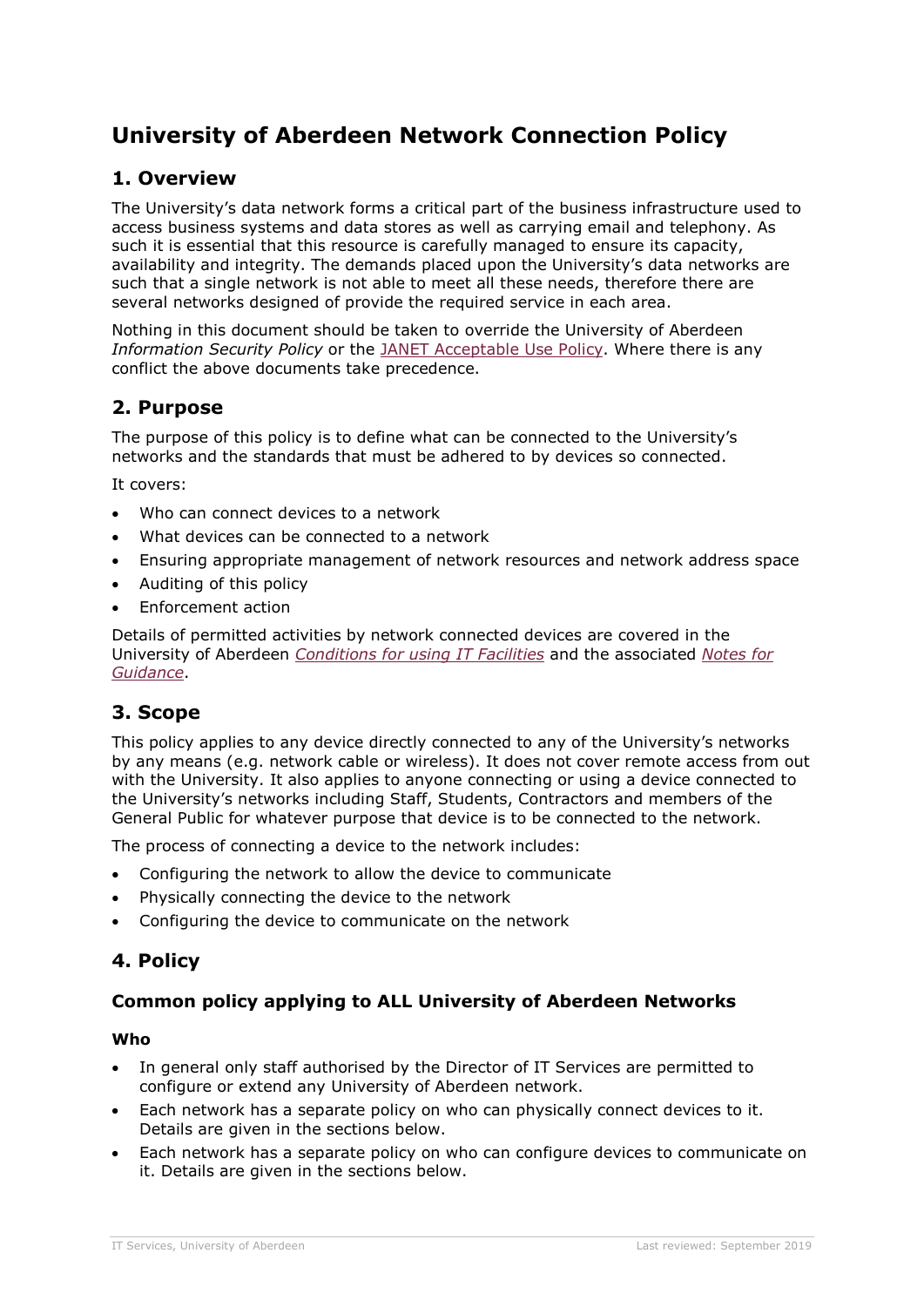### **What**

- Each network is provided for a specific purpose and only devices consistent with that purpose may be connected.
- Devices may be categorised as:
	- o **Network equipment –** Such as routers, network switches, Wireless Access Points etc.
	- o **Client Devices**
		- University owned: User Workstations, PCs, laptops, Mobile phones etc.
		- Non University owned: User Workstations, PCs, laptops, Mobile phones etc.
	- o **Servers** Devices whose primary purpose is to provide services to other network connected devices
	- o **Network Printers and MFDs**
	- o **Embedded devices** Such as CCTV cameras, building monitoring systems etc.
	- o **Other equipment** Such as scanners, scientific instruments and Videoconferencing equipment.
- The connection or configuration of network equipment is considered 'configuring the network' and is only permitted by explicitly authorised staff. Authorised staff may delegate specific tasks in specific circumstances, e.g. consultants working on behalf of the University, however they remain responsible for such work.
- Any device connected to the network must meet the following minimum criteria:
	- o Has a Network Interface Card capable of connecting to Ethernet Networks or 802.11 wireless networks.
	- o Is capable of communicating using TCP/IP v4 network protocols.
	- $\circ$  Complies with current Health and Safety requirements, including Electrical regulations (e.g. PAT testing) and other national and international regulatory requirements.
	- o Complies with the University of Aberdeen 'OS update and patching Policy'.
	- o Where available, has up to date antivirus software operational.
	- o Where available, has the device firewall switched on and configured in accordance with the guidelines issued by IT Services.
	- $\circ$  Has a 'Responsible Person', charged with ensuring the device and its use adheres to this policy and other applicable University of Aberdeen policies.

### **Network Specific Policies**

### **Campus Network**

The Campus Network is provided to support the teaching, research and administrative functions of the University by facilitating network connectivity to the University IT resources and to the Internet through JANET. It is the standard network to which most **University owned cabled devices** are normally connected.

#### **Who**

- Only staff authorised by the Director of IT Services are permitted to enliven ports on the campus network.
- Only staff authorised by the Director of IT Services and Responsible Persons are permitted to connect suitably configured devices to any Campus Network port.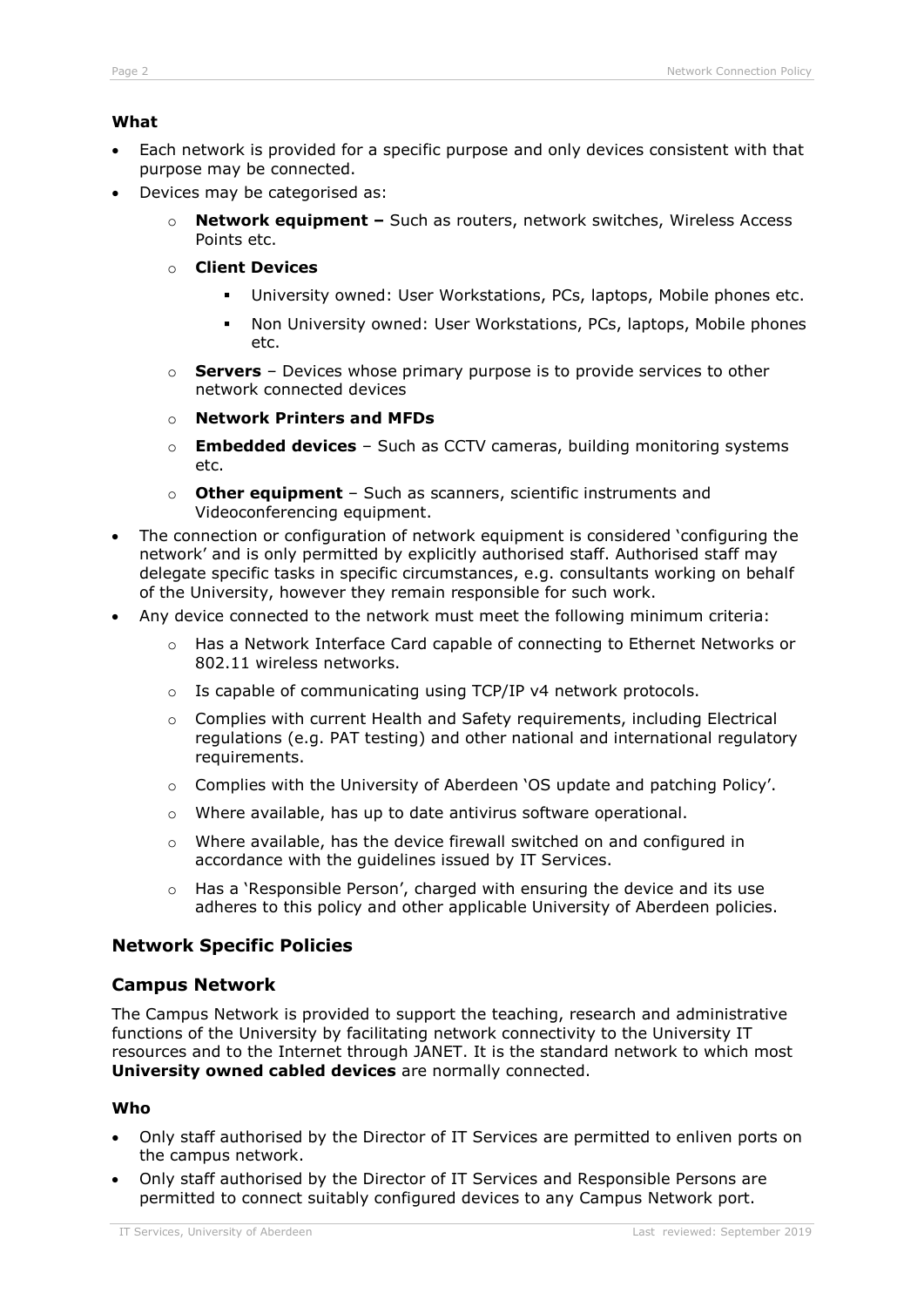• Only staff authorised by the Director of IT Services and Responsible Persons may configure devices for connection to the campus network.

### **What**

- Only University owned devices may be connected to the campus network. Such devices must be configured for the particular location where they are to be used.
- In exceptional circumstances non University of Aberdeen equipment may be connected to the campus network (**Note:** eduroam is usually more appropriate for such devices). In such cases the device owner will be held liable by the University of Aberdeen for any loss arising out of the use of the device on University of Aberdeen networks and must consent to:
	- o The University of Aberdeen monitoring the device activity.
	- o Provide full access to the device if required to undertake investigations.

### **eduroam**

The eduroam Network is provided to support the teaching, research and administrative functions of the University by facilitating network connectivity to the University IT resources and to the Internet through JANET. It is the standard network to which most **non University owned devices** and **Wireless devices** are normally connected.

#### **Who**

- Only staff authorised by the Director of IT Services are permitted to configure the eduroam network.
- Any registered user of University of Aberdeen IT services or registered user of an 'eduroam federated' organisation may connect a client device to the eduroam network.
- The University of Aberdeen does not specify who may configure **non University owned devices**.

#### **What**

- Any client device may be connected to eduroam network.
- University of Aberdeen users are required to ensure that devices are fully patched, have up-to-date, antivirus software and personal firewall installed, where possible.
- Non University of Aberdeen users are recommended to ensure that devices are fully patched, have up-to-date, antivirus software and personal firewall installed.
- The University of Aberdeen will not be responsible for any loss arising from connecting devices to the eduroam Network.

### **UoA-Gaming**

The UoA-Gaming Network UoA-Gaming is a wireless service that allows any device that is incapable of using 802.1x authentication (e.g. Playstation, Apple TV, etc.) to connect to a network service. This service does not offer the same level of security as the eduroam wireless service. You should therefore only use UoA-Gaming for devices such as games consoles, Amazon Fire TVs and smart TVs. UoA-Gaming is available in all University of Aberdeen halls of residence. The UoA-Gaming Network is provided to support responsible social and recreational use.

#### **Who**

• Any registered user of University of Aberdeen IT services may connect a client device to the UoA-Gaming network, Note: not all categories of user are allowed to connect to this network.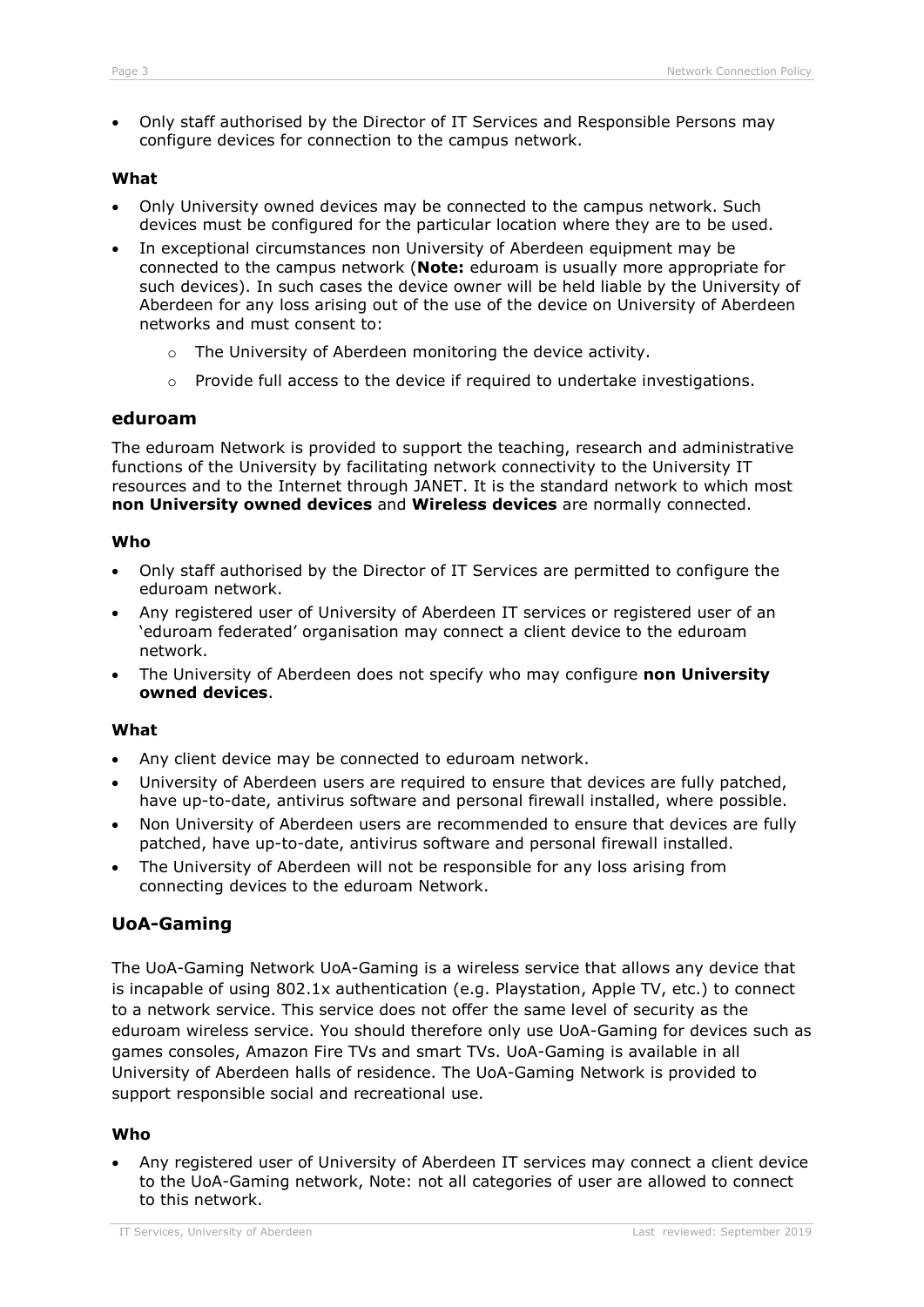• The University of Aberdeen does not specify who may configure **non University owned devices**.

### **What**

- Any client device may be connected to the UoA-Gaming network.
- All users are required to ensure that devices are fully patched, have up-to-date, antivirus software and personal firewall installed where applicable.
- The use of a client device to connect personal electronic equipment, such as games consoles, is not regarded as configuring the network. Users so doing so should be aware that they will accountable for any use of devices connected in such a manner.
- The University of Aberdeen will not be responsible for any loss arising from connecting devices to the UoA-Gaming Network.

### **IT Classroom Network**

The IT Classroom Network provides connectivity for the teaching classrooms, public access clusters and lecture theatre systems.

### **Who**

- Only staff authorised by the Director of IT Services are permitted to configure the IT Classroom network.
- Only staff authorised by the Director of IT Services may connect devices to the IT classroom network.
- Only staff authorised by the Director of IT Services may configure devices on the IT classroom network.

### **What**

• Only devices directly supporting the classroom or lecture theatre environment may be connected to the IT Classroom network.

### **Central Server Networks**

Central Server networks are built to provide the necessary traffic management and security to effectively deliver the IT services connected to them.

For each server network a record will be kept detailing the purpose of the network, what connectivity it provides and the security measures to be implemented to protect the services connected to it.

### **Who**

- Only staff authorised by the Director of IT Services are permitted to configure Central Server networks.
- Only staff authorised by the Director of IT Services may connect devices to the Central Server Networks.
- Only staff authorised by the Director of IT Services may configure devices on a Central Server network.

#### **What**

• Only devices consistent with the purpose of a specific server network may be connected to a specific server network.

# **Special Networks**

There are devices, such as scientific equipment, which require a network connection but cannot meet the requirements of any of the above networks. In these circumstances, provided there is a business case, a special network may be configured. These networks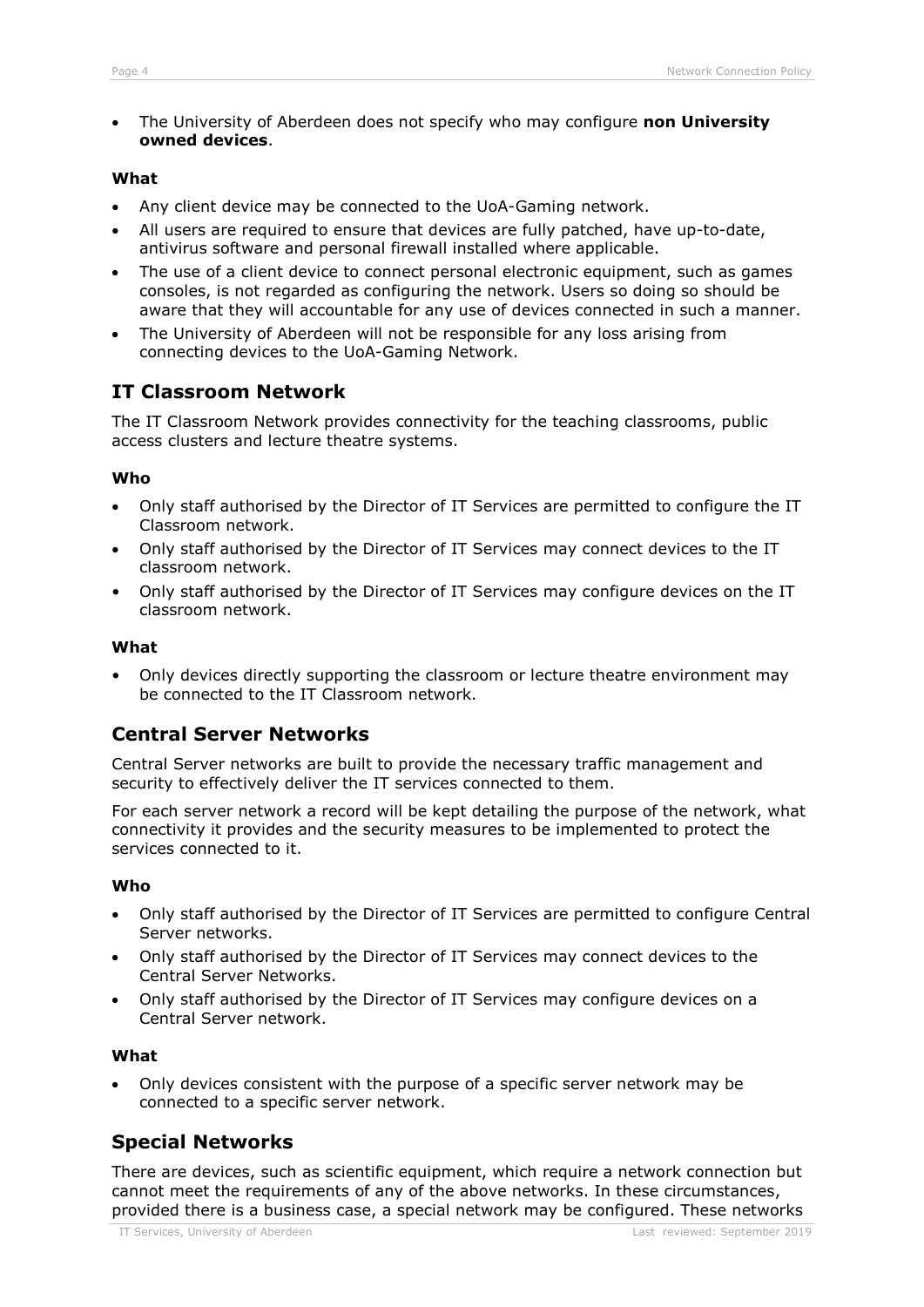are subject to specific agreements between the device administrator(s) and IT Services. Only the minimum connectivity consistent with use of the device will be provided.

For each special network a record will be kept detailing the purpose of the network, what connectivity it provides, including who may use devices connected to it and who may connect devices to it and what devices may be connected.

### **Who**

- Only staff authorised by the Director of IT Services are permitted to configure a specific special network.
- Only staff authorised by the Director of IT Services or persons detailed in the agreement may connect devices to the specific special network.
- Only staff authorised by the Director of IT Services or persons detailed in the agreement are permitted to configure devices for a specific special network.

### **What**

• Only those devices detailed in the agreement may be connected to the specific special network.

### **5. Management**

### **Monitoring**

Traffic levels and resource utilisation will be appropriately monitored, with records kept for at least 1 year.

With the exception of staff authorised by the Director of IT Services, the following activities are a breach of this policy:

- Scanning or monitoring of any University of Aberdeen network.
- Operating any device in promiscuous mode.
- Installing software for the purposes of network monitoring or scanning.

The allocation of network addresses (IP addresses) shall be managed by IT Services. Addresses issued for use with a device must not be used with any other device. When a device is no longer connected to the network, the address issued to it will be reclaimed.

### **Excessive use**

Any device that consumes excessive network resource (e.g. bandwidth) such that it impacts the legitimate operation of other network devices may be disconnected or have its access to resource limited. Such measures will only be taken to the extent necessary to ensure proper operation of the network. IT Services may employ Traffic Shaping to manage bandwidth ensuring critical applications are given priority.

### **6. Auditing**

Management data as detailed in section 5 above will be used by IT Services to ensure compliance to this policy. Network scans and statistical analysis will be applied. Third parties may be engaged to periodically report on the state of network security in all University networks.

# **7. Enforcement**

A breach of this policy shall be considered a breach of the University of Aberdeen *[Conditions for using IT Facilities](https://www.abdn.ac.uk/staffnet/documents/policy-zone-information-policies/DIT_cond-IT.pdf)* and will be dealt with as provided in them.

In particular IT Services has the authority to refuse to provide a network service to or restrict the service provided to any device or user it believes has or will breach this policy. Disciplinary or legal proceeding may also be instigated.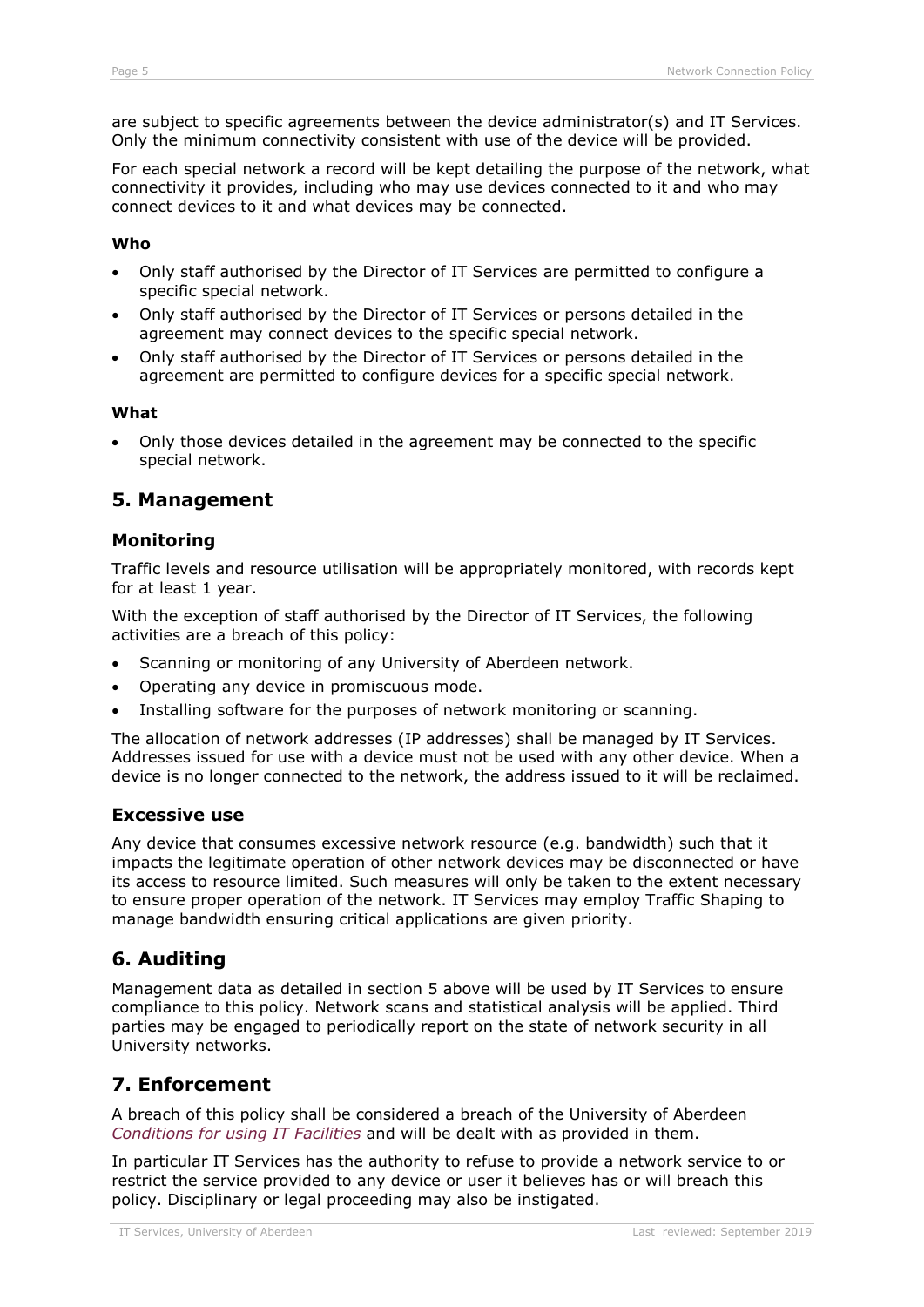# **8. Definitions**

| Monitoring          | Collecting information relating to network traffic. This could include<br>source and destination addresses, traffic levels and data types.                 |
|---------------------|------------------------------------------------------------------------------------------------------------------------------------------------------------|
| Scanning            | Working through range of network addresses or ports attempting to<br>connect to each in turn.                                                              |
| Promiscuous<br>mode | A mode of operating a network port on a client device so that it will<br>receive and process all network traffic including traffic not addressed<br>to it. |
| OS                  | Operating System.                                                                                                                                          |
| Cabled device       | A device connected with a cable as opposed to a wireless connection.                                                                                       |
| Fully patched       | All critical and security patches older than 2 months are applied.                                                                                         |